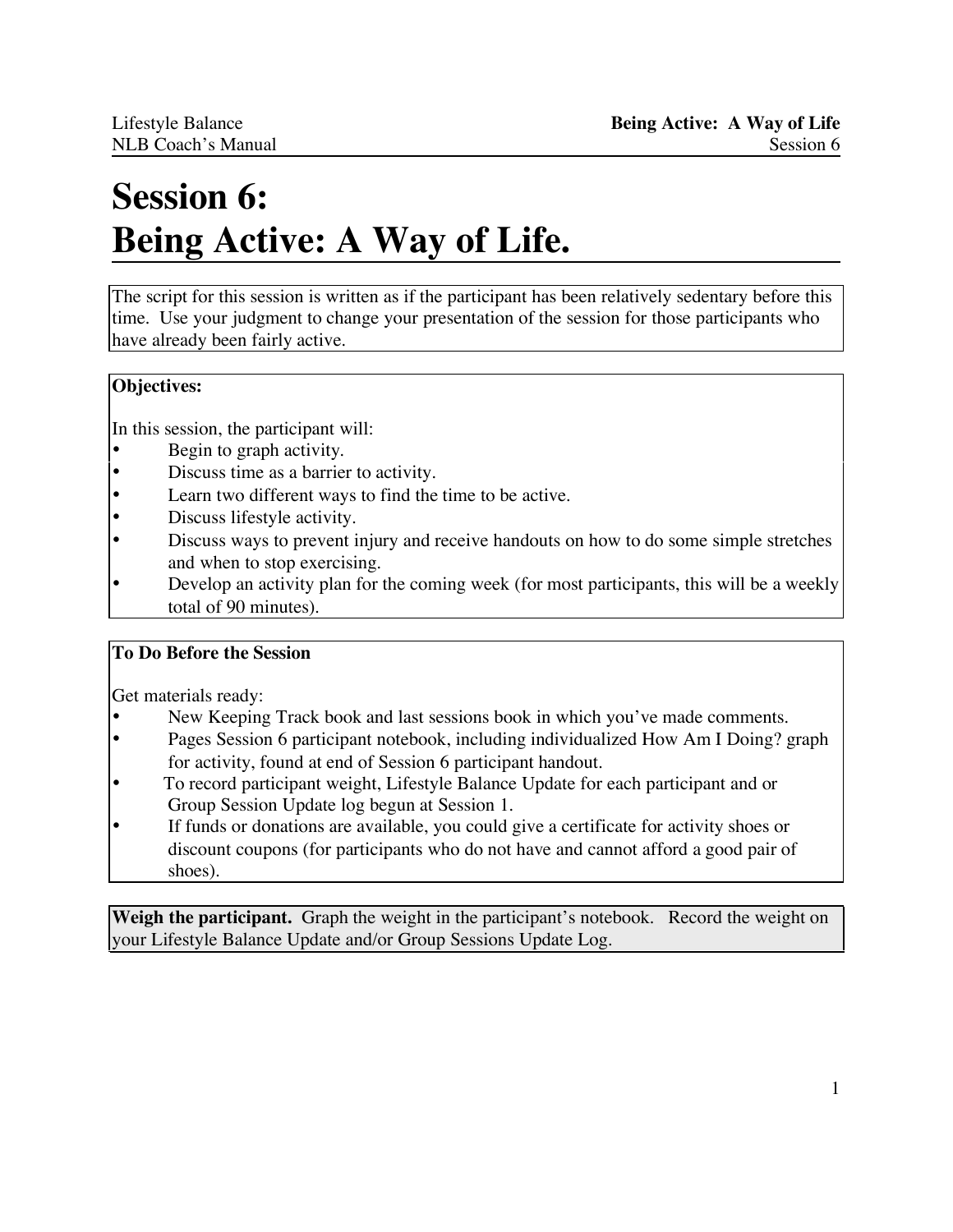**Receive and review Keeping Track records. Discuss successes and difficulties in meeting the study goals. Review the last session, including home activities.**

Last week we made a plan for your physical activity. **How did it go?**

Review the participant's Keeping Track records for activity. Praise any physical activity that was done, whether or not the participant reached his or her weekly goal.

Also review the participant's dietary self-monitoring and progress toward fat and/or calorie goals and weight loss.

Did you attend any of the community activity sessions? Did you have any trouble Keeping Track of your activity? *[If "yes," review.]*

#### **Graph participant's activity.**

Every week we'll **mark your activity on this graph** *[show the participant the How Am I Doing? graph for activity].* We'll use the graph to see your progress over time and how you are doing compared to your activity goals.

See 'How Am I Doing Graph for Activity' at end of this coach's session. Note there are two graphs, one that has a maximum of 300 minutes of activity/week and one with a maximum of 500 minutes of activity/week. Most participants will use the 300 minute activity graph but for participants who exceed 300 minutes of activity/week, the 500 minute graph is available.

Mark the participant's recorded activity from last week on the graph, or if possible, have the participant do so.

#### **Discuss barriers to activity.**

It's important that we try to **solve any problems you're having following your activity plan.** Let's take last week. Did anything get in the way of your plan for activity?

Discuss whatever problems the participant brings up and brainstorm possible solutions. Consider any additional difficulties, such as upcoming cold weather, that the participant may face in the next few weeks and make plans to cope with these. Keep the examples relevant to the present or very near future. Examples: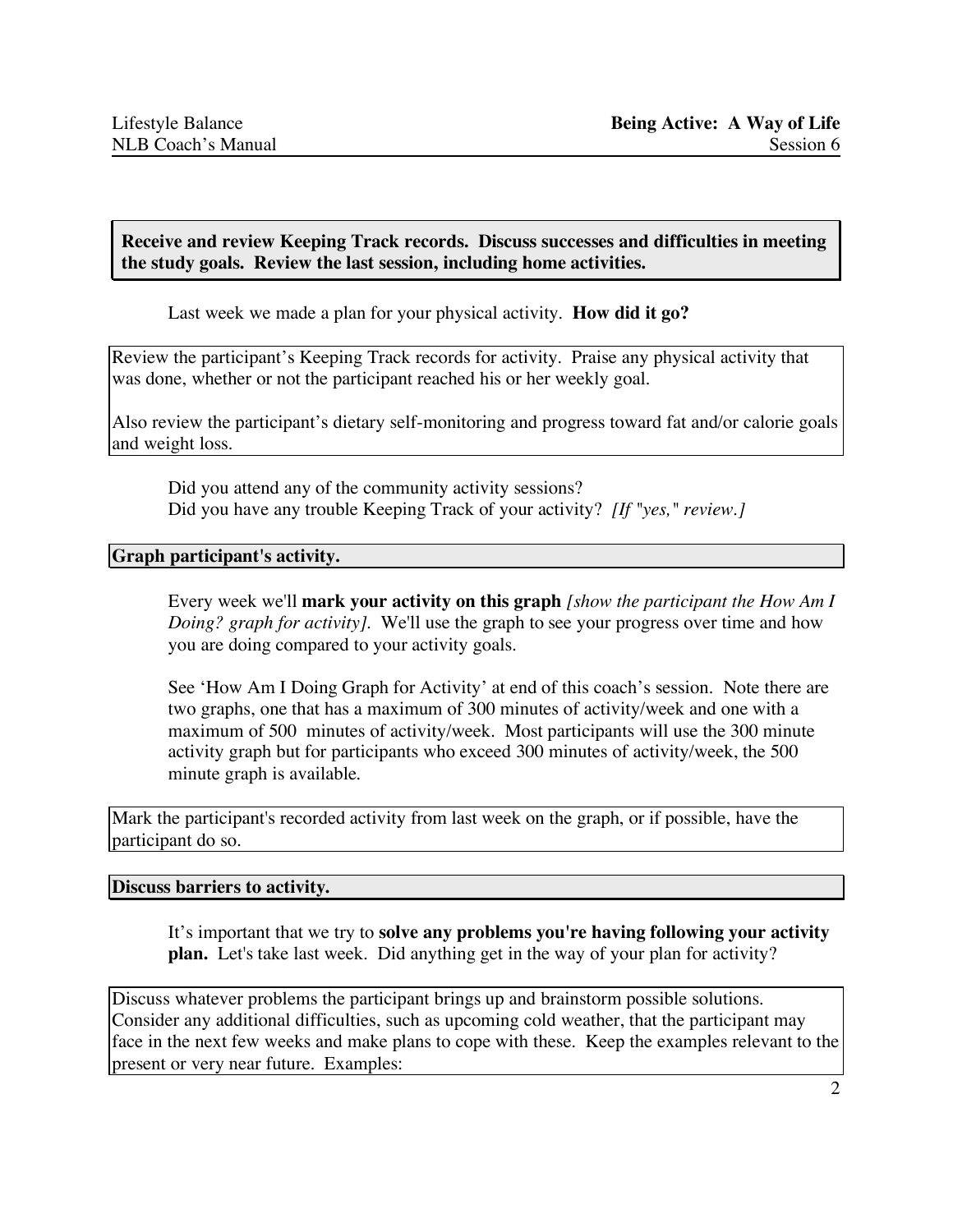| Problem:<br>$Solution(s)$ :                                                                                                                                                                                     | Children.<br>Get a baby sitter or other family member to watch them. Include the children in<br>the activity (e.g., going for a walk). |
|-----------------------------------------------------------------------------------------------------------------------------------------------------------------------------------------------------------------|----------------------------------------------------------------------------------------------------------------------------------------|
| Problem:<br>$Solution(s)$ :                                                                                                                                                                                     | Hot weather.<br>Exercise early or late in the day when it is cooler. Exercise indoors (e.g., walk at<br>an indoor shopping mall).      |
| Problem:<br>$Solution(s)$ :                                                                                                                                                                                     | Cold weather or rain.<br>Wear appropriate clothing. Walk at a shopping mall.                                                           |
| Optional participant handouts are available on cold or hot weather and are found at the end of<br>Participant Session 5, Move Those Muscles. Give the participant only those that are relevant at<br>this time. |                                                                                                                                        |

## **Discuss time as a barrier.**

**One of the most common problems is lack of time.** Everyone's busy these days. But **you** *can* **find the time to be active.**

Here are two different ways.

• **Set aside one block of time for planned activity every day.** Make being active a predictable part of your daily routine, like taking a shower may be a predictable part of your morning.

Use an example that is particularly relevant to the participant's lifestyle. For example, business people may relate to an example of making a "standing appointment" for physical activity. Mothers may relate to an example of planning time to read a bedtime story every night to a child.

> Your **goal for this coming week** will be to get a total of **90 minutes of activity** during the week. Think about your typical day. **When can you set aside 20 to 30 minutes to do an activity you like?** Are you a morning person? Or would you enjoy getting out for a walk during lunch? How about after dinner? *[Complete the work sheet.]*

Some people can't find one big block of time to be active. Either their schedules vary a lot from day to day, or they're so busy that there isn't a 20-30 minute period that's free on most days. For some people, this might be the case during certain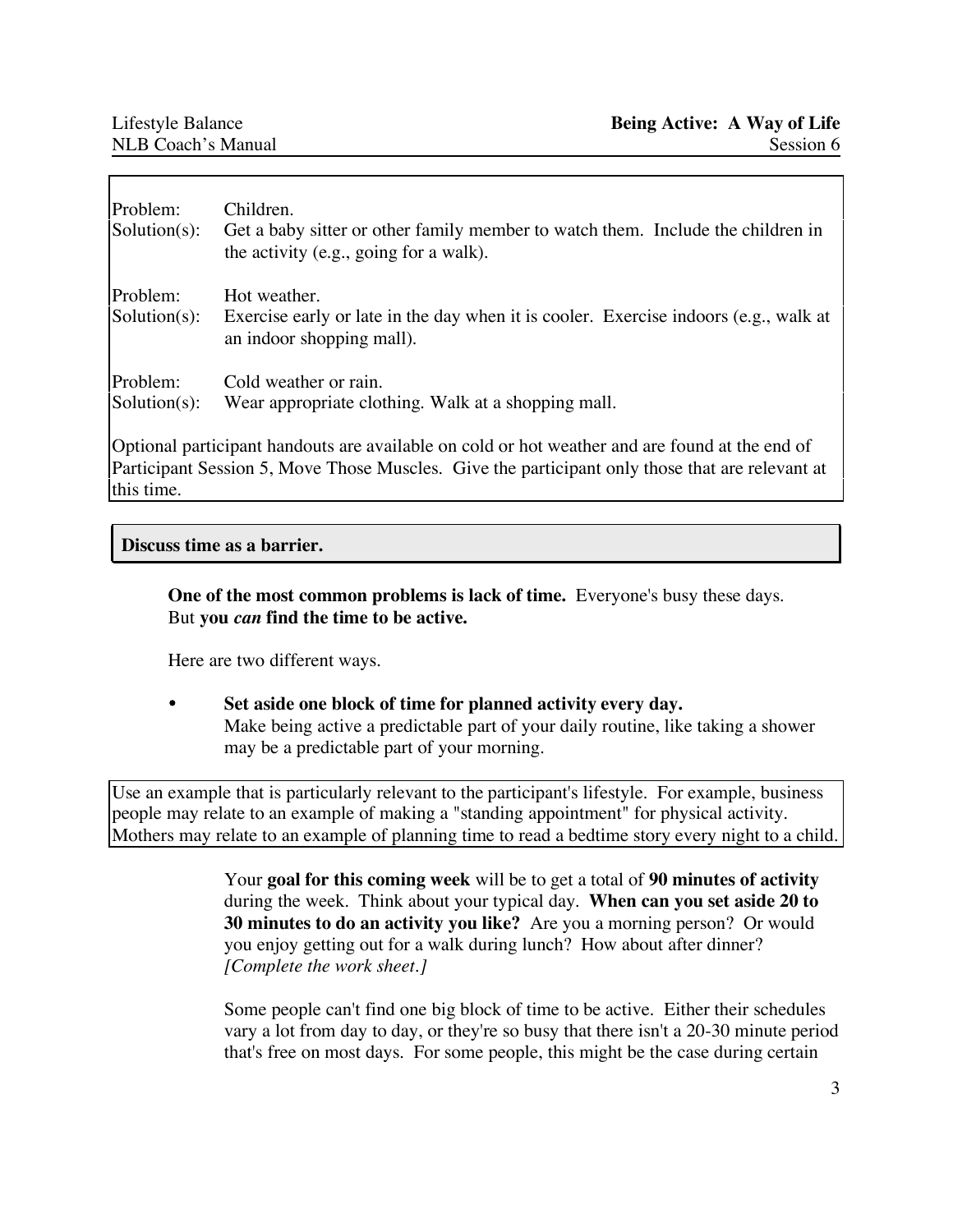seasons of the year, for example, during the fall when after-school schedules begin to get hectic for their kids.

In these situations, it's usually easier to use a different approach.

• **Be on the lookout during the day for 10 to 15 minutes of free time. Use the time to be active.** For example, you might be able to take a 10-minute break between meetings at work and go for a brisk walk. Then later, take another 10 minute walk after lunch. In the evening, take a 10-minute walk before you pick your son up from soccer practice. By the end of the day you've done 30 minutes of activity.

In a way, you really can't "plan" for these times, but you can think ahead about when to be on the lookout for them. Or seize the moment! Sometimes all the best planning in the world falls apart. There's still the "spontaneous approach." On some days you might look at the work or housekeeping you have ahead of you and realize, "I'm not going to finish all of this today, no matter what I do." So grab your shoes and JUST GO!

**Can you think of any times during the day when you have 10 or 15 free minutes?** *[Complete work sheet.]*

#### **Discuss lifestyle activity.**

We've been talking about the kind of activity you will be recording in your Keeping Track books, whether you do it in one block of time or at several times during the day. Another important kind of activity is called "**lifestyle activity**." It involves **making active choices throughout the day.** It's hard to record this kind of activity, so **we aren't asking you to write it down in your Keeping Track books**. But it is just as important as what you do record.

An example of an inactive choice is when you shop, park your car as close as you can to the entrance to the store. An active choice is to park your car further away and walk. Another example of an active choice is to walk up the stairs. An inactive choice would be to take the elevator. This may only take a minute or so to do, but every minute of activity has an impact on your overall health and it adds up to a "more active you."

Our parents, and especially our grandparents, didn't have a choice about being active throughout the day. They were active because they had to be. There weren't elevators in every building. They had no car or only one car for the entire family. They had no phone or only one phone and so they ran up or down the stairs to answer it. They did the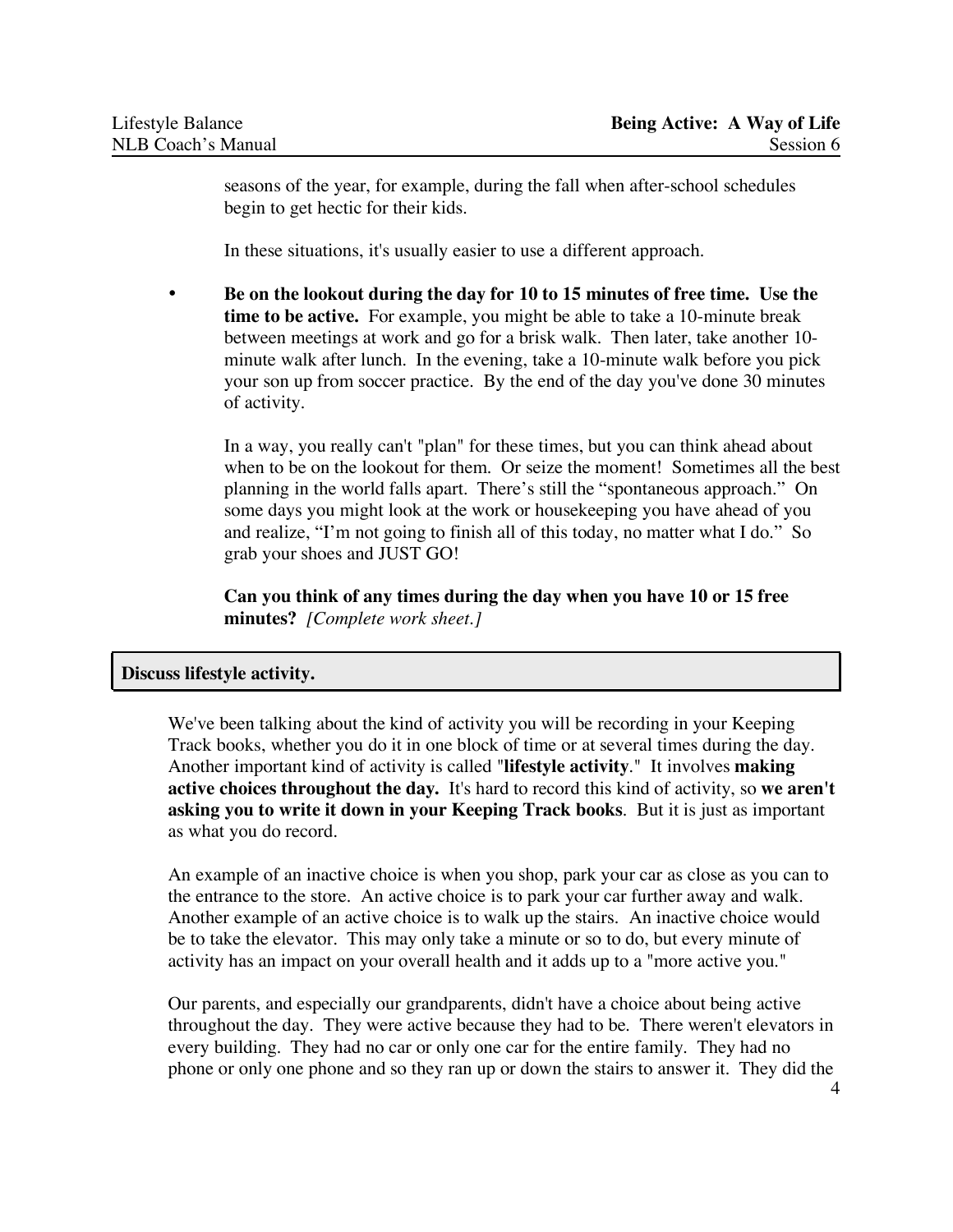dishes and laundry by hand. It was simply their way of life. By contrast, most of us now have so many conveniences that our lives are almost guaranteed to be inactive unless we **consciously make active choices.**

#### **What are some active choices you could make during the day? What are some inactive choices you could limit?**

Add examples to the chart. Possibilities include:

- Park your car further away from work or from the entrance to a shopping mall.
- Get off the bus one stop early and walk the rest of the way.
- Walk down the hall to talk to a coworker instead of picking up the phone.
- Walk to a nearby store rather than driving.
- Do yard work rather than hiring someone else to do it.
- Use a rake rather than a leaf blower.
- Use a lawn mower that you push (still gas-powered) rather than a riding mower.
- Go for a 2-minute walk during TV commercials (especially food commercials!).
- Do stretching exercises while watching TV.
- Stand up while you're on the phone instead of sitting.

#### **Turn inactive time into active time.**

Many people say they have no time to take a walk but they watch several hours of television in the evening. **Try cutting your TV time in half and turn it into walking time.** Or be active while you watch TV. Ride an exercise bike, lift weights, or walk on a treadmill. Do step aerobics or strength training. *[Note: If this option interests the participant, be sure that the activity done is of sufficient intensity and duration.]*

At first, you may think of walking as work and not see it as a way to relax after a long day. But when you get used to it, you'll discover that walking is a great way to relax and unwind, and you may feel much more rested and refreshed than you would have had you spent that time on the couch in front of the TV.

**Discuss ways to prevent injury and give the participant some handouts on simple stretches and when to stop exercising.**

If the participant brought in a pair of shoes that he or she might use when active (this was part of the home activity from Session 5, Move Those Muscles, look at the shoes together.

• If they are appropriate, stress that the participant does **not** need to buy another pair of shoes and refer to the **handout on buying shoes** from the last session as a resource for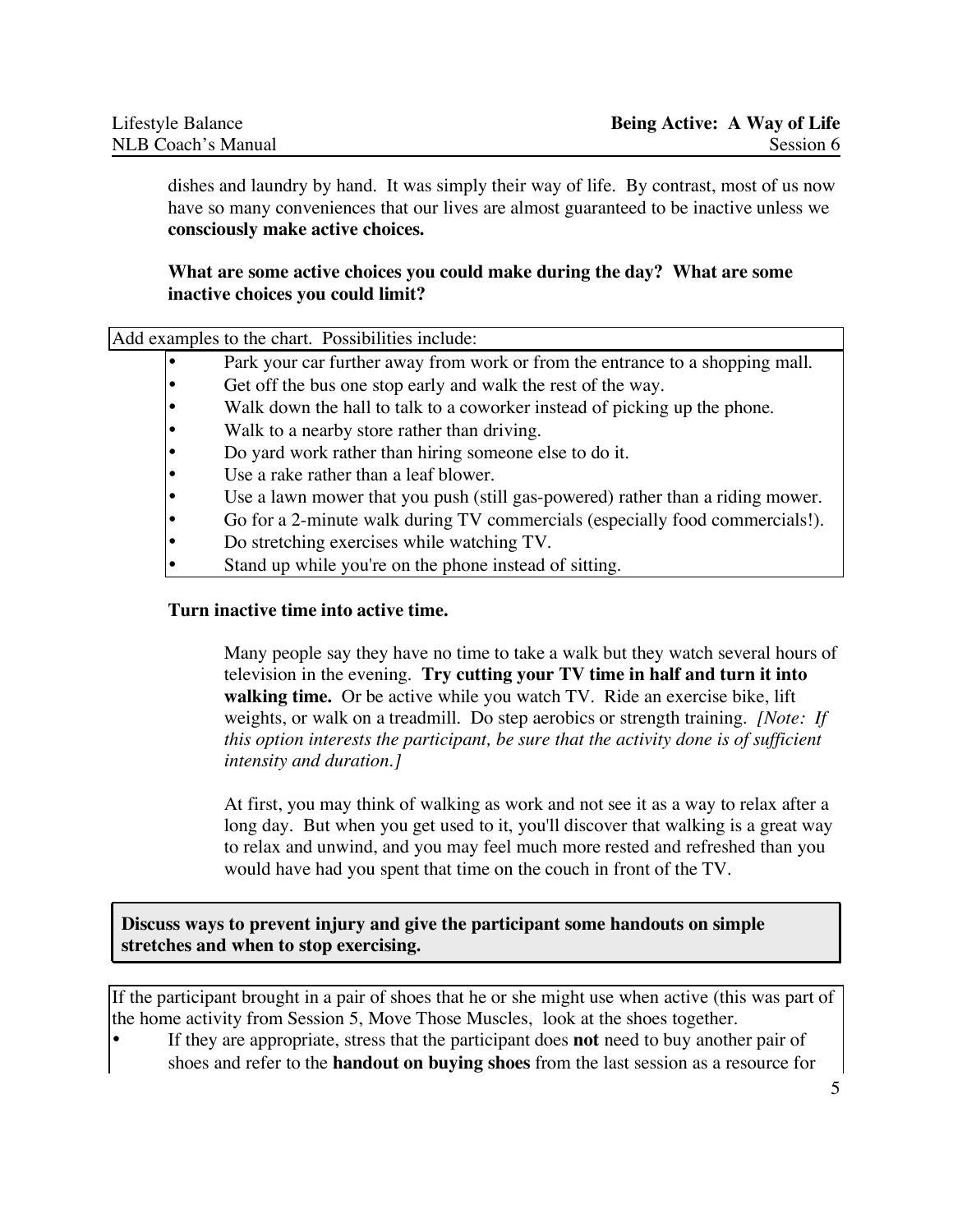the future.

• If they are not appropriate, and the participant cannot afford to buy a new pair of shoes, give the participant a certificate for buying them.

Being active is usually quite safe. But in rare cases problems can arise. The best approach is prevention. Here are some handouts on keeping exercise safe. *[Refer to the Keep It Safe handouts but do not review in detail.]* The key points are:

- Build up your activity *slowly.*
- Start and end each session *slowly*. Walking at a slower pace is a fine way to warm up and cool down. If you want, you can also do some simple stretches like those on these handouts.

These handouts also tell you what to do if you get a cramp or a muscle strain or pull and when to stop exercising. So look the handouts over at home and we can discuss any questions you have at the next session.

Note: Don't review these handouts during the session. Most participants will simply be walking as their form of physical activity, so it is not necessary to emphasize stretching. Just suggest that they start and end their walk at a slower pace. For those participants who begin doing more intense activity later on, review these handouts at that time.

If a participant starts doing stretches, make sure they do not include stretching time in their 2 1/2 hour goal.

## **Develop an activity plan for the week**.

Now let's make an activity plan for next week.

• The goal is to do a little more than last week, for a weekly total of **.** *[Fill in the blank on the worksheet. For most participants the goal will be 90 minutes of activity per week.]*

Try setting aside one block of time, or plan to use several 10-15 minute periods during the day. Include the activity sessions, and be sure to plan activities you LIKE to do. *[Complete the chart.]*

• Also, **keep track** of your physical activity every day. *[If this is Session 6, assign weight and dietary self-monitoring also.]*